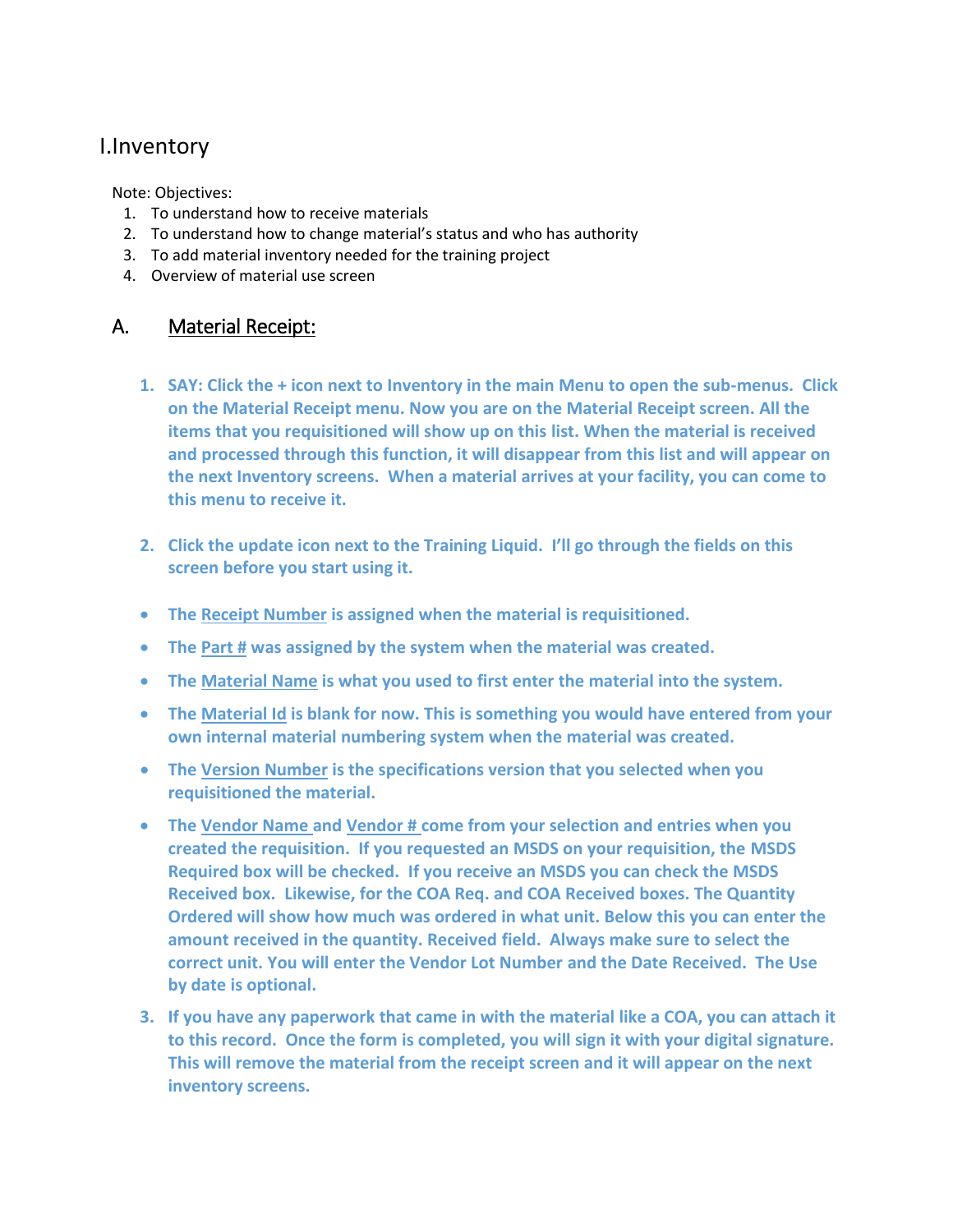**4. Enter the following information into this screen. Click the COA Received box to indicate that a Certificate of Analysis was received. Enter the Quantity Received as 30 and the unit as Liter. The Vendor Lot # is Training-1 and the Date Received is today's date. Click the Sign button and enter your credentials. Click Confirm to complete your signature and Confirm on the Receipt screen to complete this receipt. This will take you to a summary screen where you can print a label for this material.** 

#### Note: Demonstrate a material label being printed.

- **5. Click on the Material Receipt menu, select the update arrow next to 1 oz. Amber Bottle and then enter the following information. Click the MSDS Received check box. Enter the quantity received as 1,000, the unit as ea., the Vendor Lot # is Training-2, and the Date received is today's date. Click the Sign button and enter your digital signature. Click confirm on the Receipt screen to see the summary.**
- **6. Now we can take a look at some of the other inventory screens.**

### B. Inventory Status

- **7. SAY: Click on the Inventory Status menu item. The Inventory Status screen shows all the received materials and their statuses such as Quarantine or Approved. When each material is received and goes into inventory, it is given a default status of "Quarantine".**
- **8. Use the scroll bar at the bottom if you need to see the rest of the table. We are going to need to change the status of both raw materials to "Approved." If we don't do this, the raw materials cannot be used in batch manufacturing. Only a person with the Quality Manager role can change a status. Project Manager has to log out and then the Quality Manager has to log in. Project Manager – please log out now and Quality Manager – please log in.**

#### **Note:** Give the trainees time to log out and log back in.

- **9. SAY: Quality Manager – please click the Inventor Status menu item and then select the update arrow for the "Training Liquid. If you try to get to this page while in the PM role you will see the message "you are not authorized."**
- **10. Select the drop status down and select "Approved". This opens a new signature popup for extra security. Sign and confirm. You can then enter comments such as "all tests pass, see attachments," you can attach COAs, results, etc. or you can enter a Use by date. Select confirm at the bottom of the screen to complete this transaction.**